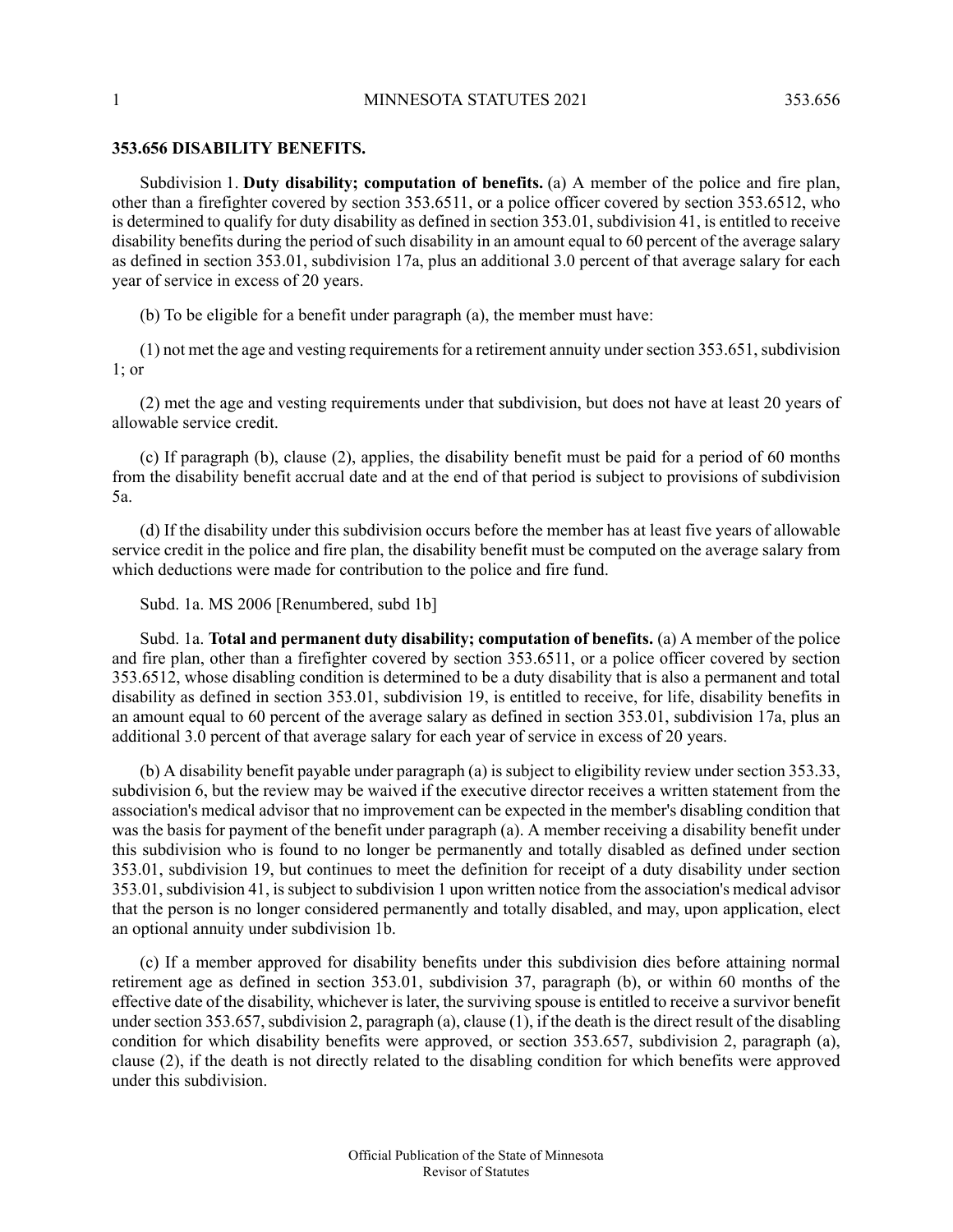353.656 MINNESOTA STATUTES 2021 2

(d) If the election of an actuarial equivalent optional annuity is not made at the time the permanent and total disability benefit accrues, an election must be made within 90 days before the member attains normal retirement age as defined under section 353.01, subdivision 37, paragraph (b), or having collected total and permanent disability benefits for 60 months, whichever is later. If a member receiving disability benefits who has dependent children dies, subdivision 6a, paragraph (c), applies.

Subd. 1b. **Optional annuity election.** (a) A disabled member of the police and fire fund may elect to receive the normal disability benefit or an actuarial equivalent optional annuity. If the election of an actuarial equivalent optional annuity is made before the commencement of payment of the disability benefit, the optional annuity must begin to accrue on the same date as the disability benefit covering only the disability benefit recipient would have accrued.

(b) If an election of an optional annuity is not made before the commencement of the disability benefit, the disability benefit recipient may elect an optional annuity:

(1) within 90 days before normal retirement age;

(2) upon the filing of an application to convert to an early retirement annuity, if electing to convert to an early retirement annuity before the normal retirement age;

(3) within 90 days before the expiration of the 60-month period for which a disability benefit is paid, if the disability benefit is payable because the disabled member did not have at least 20 years of allowable service at normal retirement age; or

(4) upon being determined that the disability benefit recipient continues to be disabled under subdivision 1, but is no longer totally and permanently disabled under subdivision 1a.

(c) If a disabled member who has named a joint and survivor optional annuity beneficiary dies before the disability benefit ceases and is recalculated under subdivision 5a, the beneficiary eligible to receive the joint and survivor annuity may elect to have the annuity converted at the times designated in paragraph (b), clause  $(1)$ ,  $(2)$ , or  $(3)$ , whichever allows for the earliest payment of a higher joint and survivor annuity option resulting from recalculation under subdivision 5a, paragraph (e).

(d) A disabled member may name a person other than the spouse as beneficiary of a joint and survivor annuity only if the spouse of the disabled member permanently waives surviving spouse coverage on the disability application form prescribed by the executive director.

(e) If the spouse of the member permanently waives survivor coverage, the dependent child or children, if any, continue to be eligible for dependent child benefits under section 353.657, subdivision 3, and the designated optional annuity beneficiary may draw the monthly benefit.

(f) Any optional annuity under this subdivision, plus dependent child benefits, if applicable, are subject to the maximum and minimum family benefit amounts specified in section 353.657, subdivision 3a.

Subd. 2. **Benefits paid under workers' compensation law.** (a) When the amount determined under paragraph (b) exceeds the equivalent salary determined under paragraph (c), the disability benefit amount must be reduced to that amount which, when added to the workers' compensation benefits, equals the equivalent salary.

(b) When a member receiving a disability benefit as specified in this section is also entitled to receive lump sum or periodic benefits under workers' compensation laws, the single life annuity actuarial equivalent disability benefit amount and the workers' compensation amount must be added. The computation must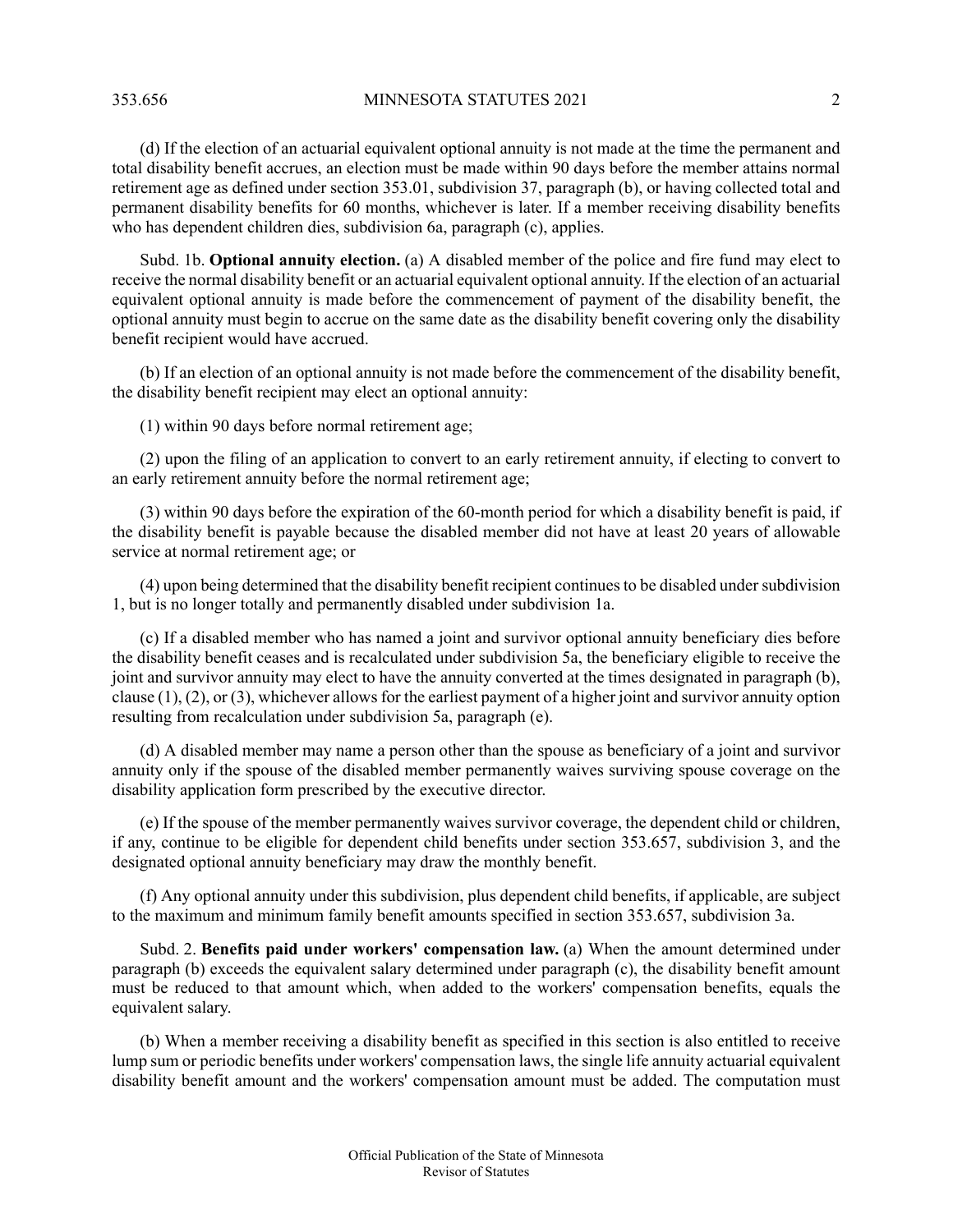exclude any attorney fees paid by the disability benefit recipient as authorized under applicable workers' compensation laws. The computation must also exclude permanent partial disability payments provided under section 176.101, subdivision 2a, and retraining payments under section 176.102, subdivision 11, if the permanent partial disability or retraining payments are reported to the executive director in a manner specified by the executive director.

(c) The equivalent salary is the amount determined under clause (1) or (2), whichever is greater:

(1) the salary the disabled member received as of the date of the disability; or

(2) the salary currently payable for the same employment position or substantially similar positions in the applicable government subdivision.

Subd. 2a. **Reduction restored; overpayment.** A disabled member who is eligible to receive a disability benefit under subdivision 2 as of June 30, 1987, and whose disability benefit amount had been reduced prior to July 1, 1987, as a result of the receipt of workers' compensation benefits, must have the disability benefit payment amount restored, as of July 1, 1987, calculated in accordance with subdivision 2. However, a disabled member is not entitled to receive retroactive repayment of any disability benefit amounts lost before July 1, 1987, as a result of the reduction required before that date because of the receipt of workers' compensation benefits.

Any disability benefit overpayments made before July 1, 1987, and occurring because of the failure to reduce the disability benefit payment to the extent required because of the receipt of workers' compensation benefits, may be collected by the association through the reduction of disability benefit or annuity payment made on or after July 1, 1987, until the overpayment is fully recovered.

Subd. 3. **Regular disability benefit.** (a) A member of the police and fire plan, other than a firefighter covered by section 353.6511, or a police officer covered by section 353.6512, who qualifies for a regular disability benefit as defined in section 353.01, subdivision 46, is entitled to receive a disability benefit, after filing a valid application, in an amount equal to 45 percent of the average salary as defined in section 353.01, subdivision 17a.

(b) To be eligible for a benefit under paragraph (a), the member must have at least one year of allowable service credit and have:

 $(1)$  not met the age and vesting requirements for a retirement annuity under section 353.651, subdivision 1; or

(2) met the age and vesting requirements under that subdivision, but does not have at least 15 years of allowable service credit.

(c) If paragraph (b), clause (2), applies, the disability benefit must be paid for a period of 60 months from the disability benefit accrual date and, at the end of that period, is subject to provisions of subdivision 5a.

(d) For a member who is employed as a full-time firefighter by the Department of Military Affairs of the state of Minnesota, allowable service as a full-time state Military Affairs Department firefighter credited by the Minnesota State Retirement System may be used in meeting the minimum allowable service requirement of this subdivision.

Subd. 3a. **Total and permanent regular disability; computation of benefits.** (a) A member of the police and fire plan, other than a firefighter covered by section 353.6511, or a police officer covered by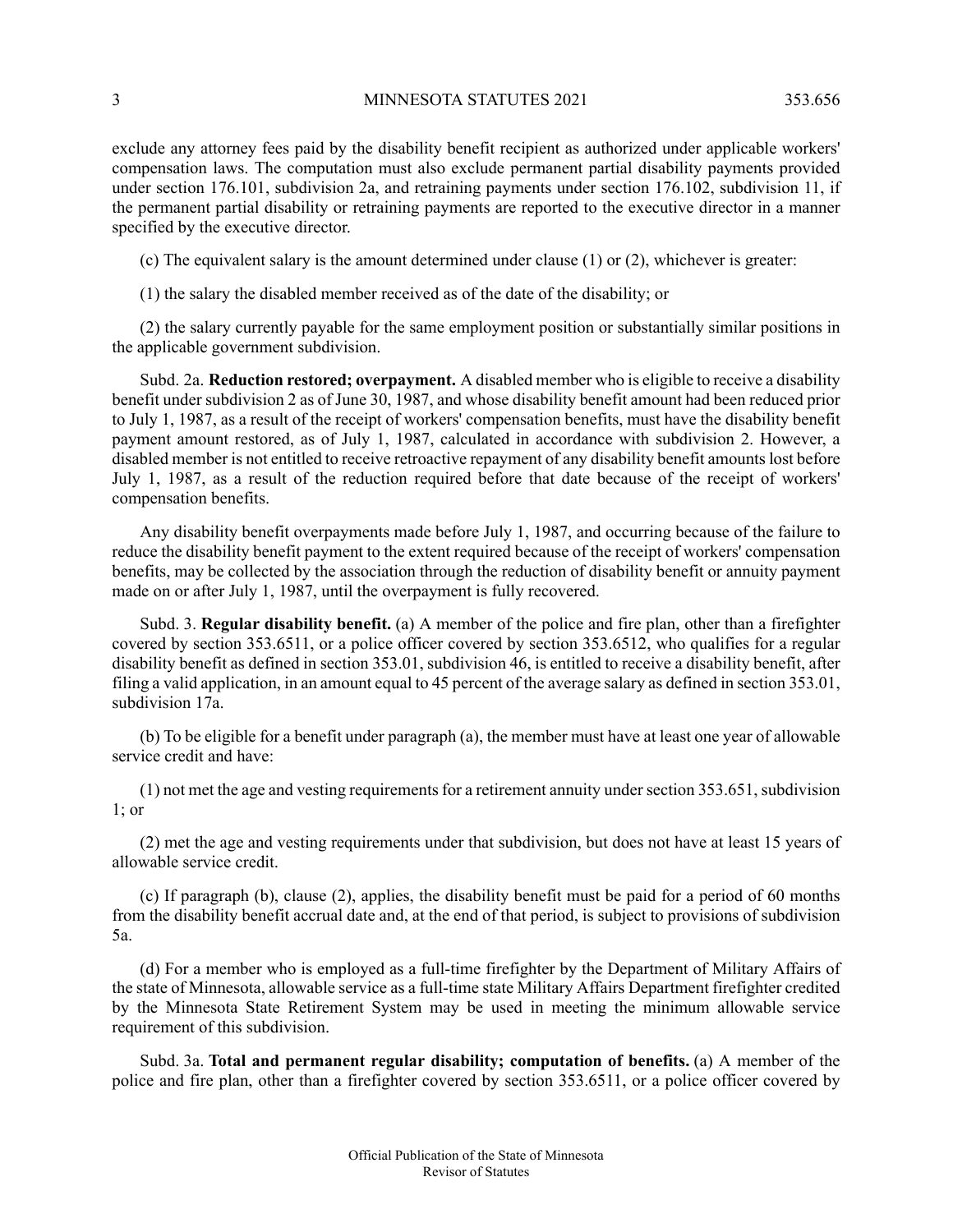section 353.6512, whose disabling condition is determined to be a regular disability under section 353.01, subdivision 46, that is also a permanent and total disability as defined in section 353.01, subdivision 19, is entitled to receive, for life, a disability benefit in an amount equal to 45 percent of the average salary as defined in section 353.01, subdivision 17a, plus an additional 3.0 percent of that average salary for each year of service in excess of 15 years.

(b) A disability benefit payable under paragraph (a) is subject to eligibility review under section 353.33, subdivision 6, but the review may be waived if the executive director receives a written statement from the association's medical advisor that no improvement can be expected in the member's disabling condition that was the basis for payment of the benefit under paragraph (a). A member receiving a disability benefit under this subdivision who is found to no longer be permanently and totally disabled as defined under section 353.01, subdivision 19, but continues to meet the definition for receipt of a regular disability under section 353.01, subdivision 46, is subject to subdivision 3 upon written notice from the association's medical advisor that the person is no longer considered permanently and totally disabled.

(c) A member approved for disability benefits under this subdivision may elect to receive a normal disability benefit or an actuarial equivalent optional annuity. If the election of an actuarial equivalent optional annuity is not made at the time the total and permanent disability benefit accrues, an election must be made within 90 days before the member attains normal retirement age as defined in section 353.01, subdivision 37, paragraph (b), or having collected disability benefits for 60 months, whichever is later. No surviving spouse benefits are payable if the member dies during the period in which a normal total and permanent disability benefit is being paid. If a member receiving disability benefits who has dependent children dies, subdivision 6a, paragraph (c), applies.

Subd. 4. **Limitation on disability benefit payments.** (a) No member is entitled to receive a disability benefit payment when there remains to the member's credit unused annual leave, sick leave, or any other employer-provided salary continuation plan, or under any other circumstances when, during the period of disability, there has been no impairment of the person'ssalary as a police officer, a firefighter, or a paramedic as defined in section 353.64, subdivision 10, whichever applies.

(b) If a disabled member resumes a gainful occupation with earnings that, when added to the single life disability benefit, and workers' compensation benefit if applicable, exceed the disability benefit recipient's reemployment earnings limit, the amount of the disability benefit must be reduced during the months of employment and receipt of workers' compensation benefits, if applicable, as provided in this paragraph. The disability benefit recipient's reemployment earnings limit is the greater of:

(1) the monthly salary earned at the date of disability; or

(2) 125 percent of the base monthly salary currently paid by the employing governmental subdivision for similar positions.

(c) The disability benefit must be reduced by one dollar for each three dollars by which the total amount of the current monthly disability benefit, any monthly workers' compensation benefits if applicable, and actual monthly earnings exceed the greater disability benefit recipient's reemployment earnings limit. In no event may the monthly disability benefit as adjusted under this subdivision exceed the disability benefit originally allowed.

Subd. 5. [Repealed, 2007 c 134 art 4 s 36]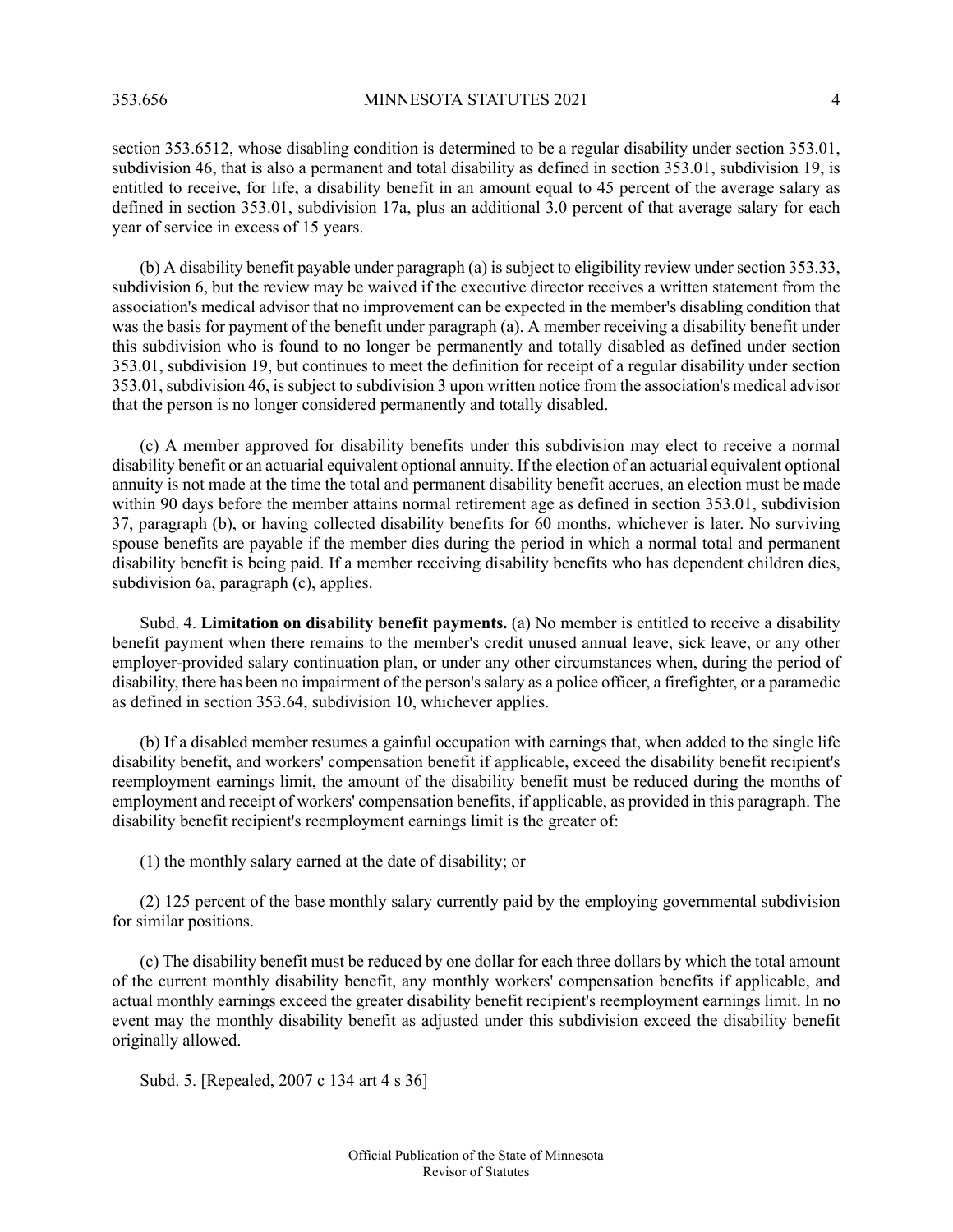Subd. 5a. **Cessation of disability benefit.** (a) The association shall cease the payment of any disability benefit the first of the month following the reinstatement of a member to full time or less than full-time service in a position covered by the police and fire fund.

(b) A disability benefit paid to a disabled member of the police and fire plan, that was granted under laws in effect after June 30, 2007, terminates at the end of the month in which the member:

(1) reaches normal retirement age;

(2) if the disability benefit is payable for a 60-month period as determined under subdivisions 1 and 3, as applicable, the first of the month following the expiration of the 60-month period; or

(3) if the disabled member so chooses, the end of the month in which the member has elected to convert to an early retirement annuity under section 353.651, subdivision 4.

(c) If the police and fire plan member continues to be disabled when the disability benefit terminates under this subdivision, the member is deemed to be retired. The individual is entitled to receive a normal retirement annuity or an early retirement annuity under section 353.651, whichever is applicable, as further specified in paragraph (d) or (e). If the individual did not previously elect an optional annuity under subdivision 1b, paragraph (a), the individual may elect an optional annuity under subdivision 1b, paragraph (b).

(d) A member of the police and fire plan who is receiving a disability benefit under this section may, upon application, elect to receive an early retirement annuity under section 353.651, subdivision 4, at any time after attaining age 50, but must convert to a retirement annuity no later than the end of the month in which the disabled member attains normal retirement age. An early retirement annuity elected under this subdivision must be calculated on the disabled member's accrued years of service and average salary as defined in section 353.01, subdivision 17a, and when elected, the member is deemed to be retired.

(e) When an individual's disability benefit terminates under paragraph (b), clause (1) or (2), and is recalculated as a retirement annuity, the annuity must be based on clause (1) or (2), whichever provides the greater amount:

(1) the benefit amount at the time of reclassification, including all prior adjustments provided under Minnesota Statutes 2008, section 11A.18, through January 1, 2009, and thereafter as provided in section 356.415; or

(2) a benefit amount computed on the member's actual years of accrued allowable service credit and the law in effect at the time the disability benefit first accrued, plus any increases that would have applied since that date under Minnesota Statutes 2008, section 11A.18, through January 1, 2009, and thereafter as provided in section 356.415.

Subd. 6. [Repealed, 1993 c 307 art 4 s 54]

Subd. 6a. **Disability survivor benefits for pre-July 1, 2007, disabilitants.** (a) If a member who is receiving a disability benefit that was granted under the laws in effect before July 1, 2007, dies before attaining normal retirement age as defined under section 353.01, subdivision 37, paragraph (b), or within five years of the effective date of the disability, whichever is later, the surviving spouse shall receive a survivor benefit under section 353.657, subdivision 2, paragraph (a), clause (2); or 2a, unless the surviving spouse elected to receive a refund under section 353.32, subdivision 1. The joint and survivor optional annuity under subdivision 2a is based on the minimum disability benefit under subdivision 1 or 3, or the deceased member's allowable service, whichever is greater.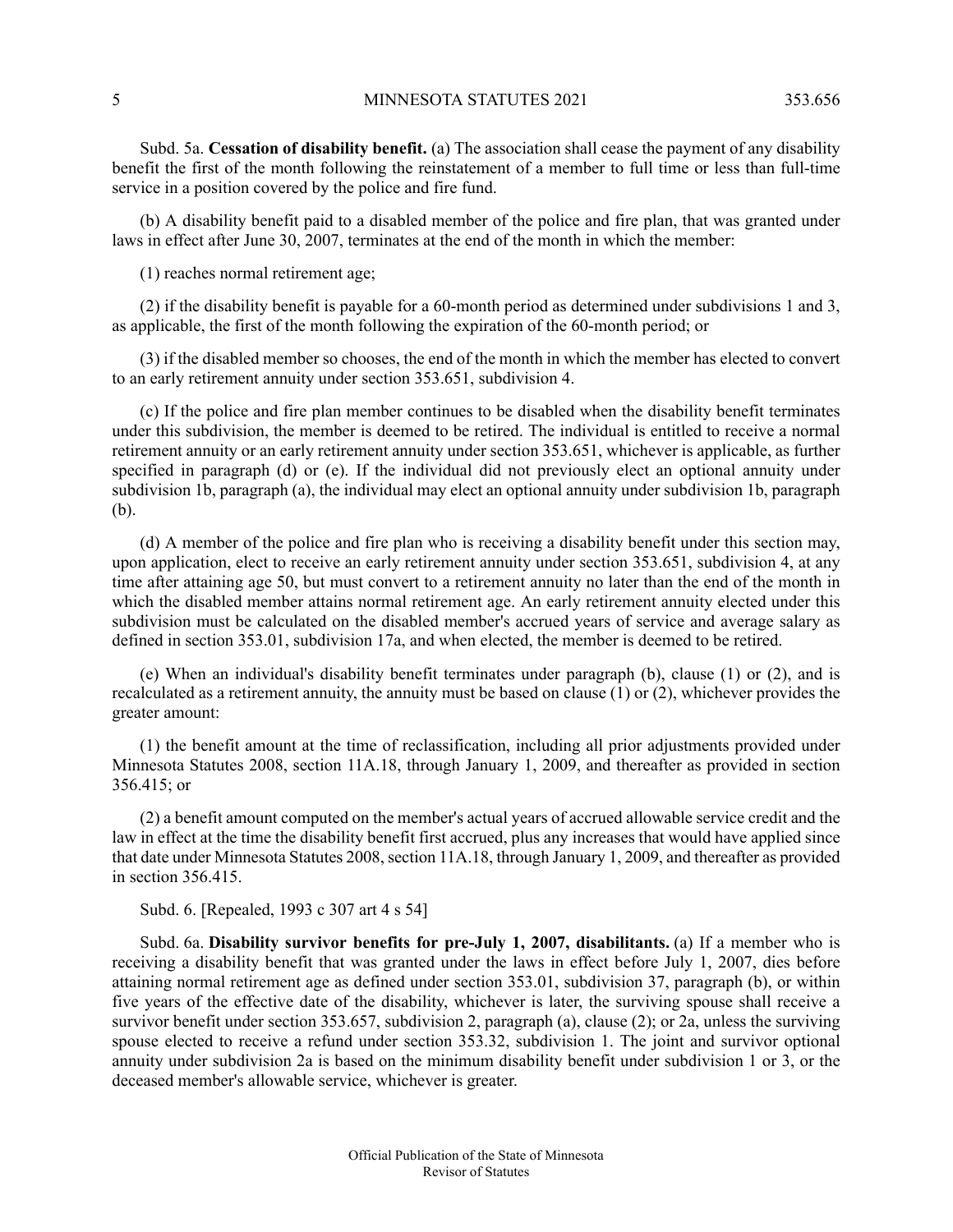(b) If the disability benefit was granted under the laws in effect before July 1, 2007, and the disabilitant is living at the age required for receipt of a retirement annuity under section 353.651, subdivision 1, or five years after the effective date of the disability, whichever is later, the disabled member may continue to receive a normal disability benefit, or the member may elect a joint and survivor optional annuity under section 353.30. The optional annuity is based on the minimum disability benefit under subdivision 1 or 3, or the member's allowable service, whichever is greater. The election of this joint and survivor annuity must occur within 90 days before attaining normal retirement age as defined under section 353.01, subdivision 37, paragraph (b), or within 90 days before the five-year anniversary of the effective date of the disability benefit, whichever is later. The optional annuity takes effect the first of the month following the month in which the person attains the age required for receipt of a retirement annuity under section 353.651, subdivision 1, or reaches the five-year anniversary of the effective date of the disability benefit, whichever is later.

(c) If any disabled member dies while receiving a benefit and has a dependent child or children, the association shall grant a dependent child benefit under section 353.657, subdivision 3.

Subd. 7. [Repealed, 1992 c 432 art 2 s 51]

Subd. 8. **Application procedure to determine eligibility for police and fire plan disability benefits.** The application procedures to determine eligibility for police and fire plan disability benefits are defined under section 353.031.

Subd. 9. [Repealed, 2007 c 134 art 4 s 36]

Subd. 10. **Accrual of benefits.** (a) Except for a total and permanent disability under subdivision 1a, a disability benefit begins to accrue when the applicant is no longer receiving any form of compensation, whether salary or paid leave 90 days preceding the filing of an application; or, if annual or sick leave, or any other employer-paid salary continuation plan is paid for more than the 90-day period, from the date on which the payment of salary ceased, whichever is later. Except for a total and permanent disability under subdivision 1a, no member is entitled to receive a disability benefit payment when there remains to the member's credit any unused annual leave, sick leave, or any other employer-paid salary continuation benefit, or under any other circumstances when, during the period of disability, there has been no impairment of the person's salary.

(b) Payment of the disability benefit must not continue beyond the end of the month in which entitlement has terminated. If the disabilitant dies prior to negotiating the check for the month in which death occurs, payment must be made to the surviving spouse or, if none, to the designated beneficiary or, if none, to the estate.

Subd. 11. [Repealed, 2007 c 134 art 4 s 36]

Subd. 12. [Repealed, 2007 c 134 art 4 s 36]

Subd. 13. **Chemical dependency limitationsto disability benefit eligibility.** (a) No benefits are payable for any disability resulting in whole or in part from the member's current use of illegal drugs. This exclusion does not apply to a member who:

(1) has successfully completed a supervised drug rehabilitation program or has otherwise been rehabilitated successfully and is no longer engaging in such use; or

(2) is participating in a supervised rehabilitation program and is no longer engaging in such use.